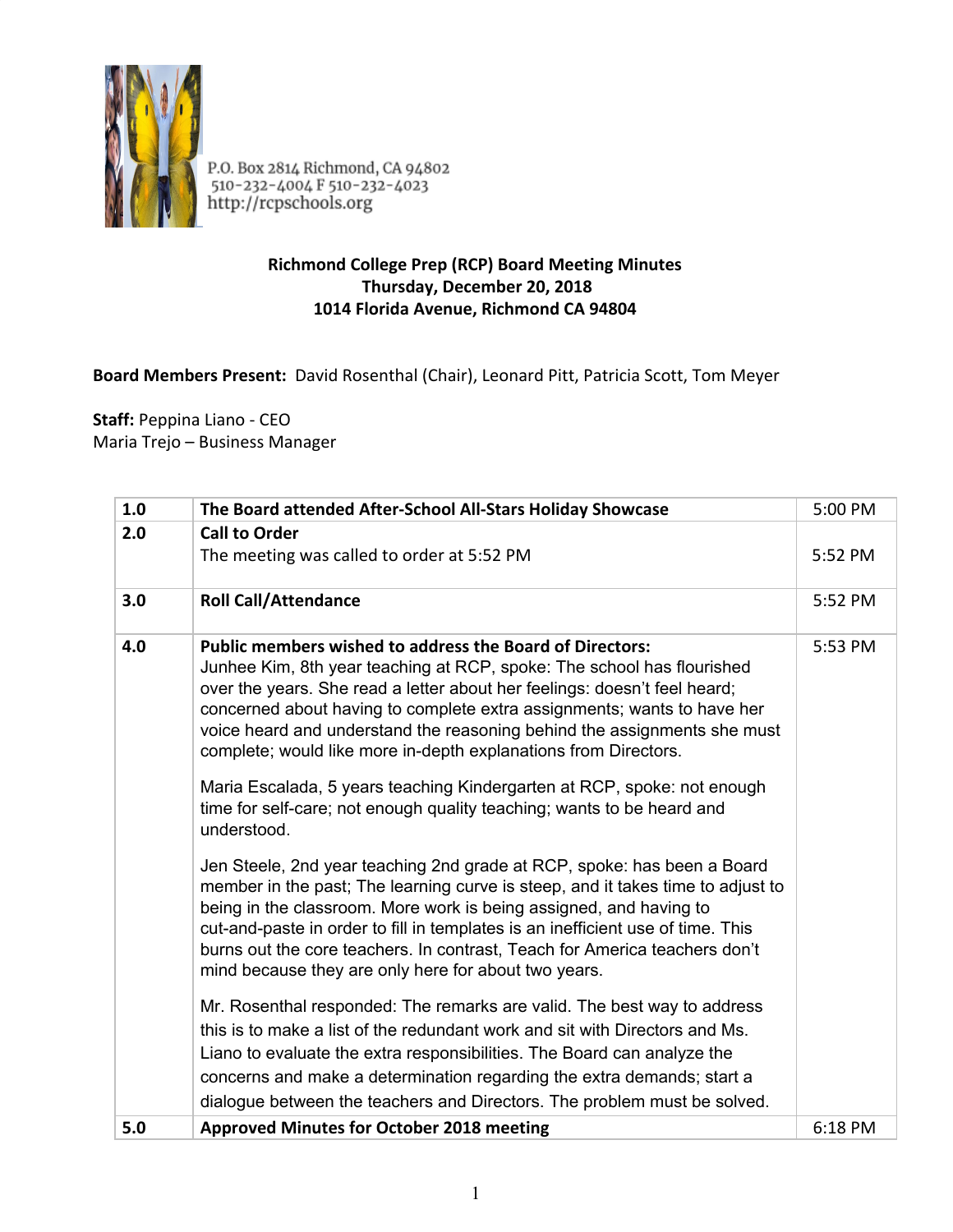| <b>Second: Tom Meyer</b><br>6.0<br><b>Discussion and Action Items</b><br>6:35 PM<br>6.1 1st Interim Report - Unanimously approved<br>6.2 Audit Report - Unanimously approved<br><b>Reports from CEO and Board Chairman</b><br>7.0<br>6:40 PM<br>7.1 Report from CEO-- Ms. Liano<br>Ms. Liano, Mr. Rosenthal, Namrata Gupta, and Cedric Jones are developing<br>the documentation for High School Plus. RCP has broken ties with<br>After-School All-Stars (ASAS), which will save money. There were 36<br>students that were reclassified as English proficient. In January, there will be<br>an open forum with five teachers to try to resolve issues. Santa came to<br>school for the students. During teacher Professional Development, which is a<br>non-student day, RCP will recover the three days lost due to closure during<br>the Butte County fires.<br>7.2 Report from Board Chairman-- Mr. Rosenthal<br>Namrata Gupta (formerly of ASAS) went to Stanford Design School. She is<br>writing grants for our school. Cedric Jones will be the Principal of the high<br>school program and also will help with the math intervention program in the<br>Middle School. ASAS will no longer be the middleman between RCP and the<br>After-School Education and Safety Program (ASES). Creating a high school<br>is a natural evolution of the ASAS program. Will have the document ready to<br>modify charter to go to 9th grade (one grade is added per year). Material<br>Revision was written by Namrata Gupta and Cedric Jones. Edtec will edit and<br>create the budget. Charter revision might be denied by the West Contra<br>Costa School Board the first week in January, but RCP can appeal the<br>decision. Might not get approved for September 2019. Must find space; found<br>1st floor of a church on Potrero Ave.; First hurdle: City of Richmond placed a<br>moratorium on new charter schools because not taxable. Second: must hire<br>teachers. A promise of a grant from the Gates Foundation and possible<br>support from Autodesk. The high school will have three tracks: 1) college 2)<br>workforce preparation in tech/makerspace 3) community college. To ensure<br>employability, all students will take the coding class in the 3rd year.<br>The litigation between RCP and the Teach for America teacher was<br>discussed. There was to be a January 9th meeting of Defence Employer<br>Litigation. They served the countersuit complaint this week.<br>Chamberlin Foundation evaluation was done about a year ago. We want to<br>improve the students' proficiency so that 70-80% are at their proper grade |  | <b>Motion: David Rosenthal</b> |  |
|----------------------------------------------------------------------------------------------------------------------------------------------------------------------------------------------------------------------------------------------------------------------------------------------------------------------------------------------------------------------------------------------------------------------------------------------------------------------------------------------------------------------------------------------------------------------------------------------------------------------------------------------------------------------------------------------------------------------------------------------------------------------------------------------------------------------------------------------------------------------------------------------------------------------------------------------------------------------------------------------------------------------------------------------------------------------------------------------------------------------------------------------------------------------------------------------------------------------------------------------------------------------------------------------------------------------------------------------------------------------------------------------------------------------------------------------------------------------------------------------------------------------------------------------------------------------------------------------------------------------------------------------------------------------------------------------------------------------------------------------------------------------------------------------------------------------------------------------------------------------------------------------------------------------------------------------------------------------------------------------------------------------------------------------------------------------------------------------------------------------------------------------------------------------------------------------------------------------------------------------------------------------------------------------------------------------------------------------------------------------------------------------------------------------------------------------------------------------------------------------------------------------------------------------------------------------------------------------------------------------------------------------------|--|--------------------------------|--|
|                                                                                                                                                                                                                                                                                                                                                                                                                                                                                                                                                                                                                                                                                                                                                                                                                                                                                                                                                                                                                                                                                                                                                                                                                                                                                                                                                                                                                                                                                                                                                                                                                                                                                                                                                                                                                                                                                                                                                                                                                                                                                                                                                                                                                                                                                                                                                                                                                                                                                                                                                                                                                                                    |  |                                |  |
|                                                                                                                                                                                                                                                                                                                                                                                                                                                                                                                                                                                                                                                                                                                                                                                                                                                                                                                                                                                                                                                                                                                                                                                                                                                                                                                                                                                                                                                                                                                                                                                                                                                                                                                                                                                                                                                                                                                                                                                                                                                                                                                                                                                                                                                                                                                                                                                                                                                                                                                                                                                                                                                    |  |                                |  |
|                                                                                                                                                                                                                                                                                                                                                                                                                                                                                                                                                                                                                                                                                                                                                                                                                                                                                                                                                                                                                                                                                                                                                                                                                                                                                                                                                                                                                                                                                                                                                                                                                                                                                                                                                                                                                                                                                                                                                                                                                                                                                                                                                                                                                                                                                                                                                                                                                                                                                                                                                                                                                                                    |  |                                |  |
|                                                                                                                                                                                                                                                                                                                                                                                                                                                                                                                                                                                                                                                                                                                                                                                                                                                                                                                                                                                                                                                                                                                                                                                                                                                                                                                                                                                                                                                                                                                                                                                                                                                                                                                                                                                                                                                                                                                                                                                                                                                                                                                                                                                                                                                                                                                                                                                                                                                                                                                                                                                                                                                    |  |                                |  |
|                                                                                                                                                                                                                                                                                                                                                                                                                                                                                                                                                                                                                                                                                                                                                                                                                                                                                                                                                                                                                                                                                                                                                                                                                                                                                                                                                                                                                                                                                                                                                                                                                                                                                                                                                                                                                                                                                                                                                                                                                                                                                                                                                                                                                                                                                                                                                                                                                                                                                                                                                                                                                                                    |  |                                |  |
|                                                                                                                                                                                                                                                                                                                                                                                                                                                                                                                                                                                                                                                                                                                                                                                                                                                                                                                                                                                                                                                                                                                                                                                                                                                                                                                                                                                                                                                                                                                                                                                                                                                                                                                                                                                                                                                                                                                                                                                                                                                                                                                                                                                                                                                                                                                                                                                                                                                                                                                                                                                                                                                    |  |                                |  |
| level. They are now at 55% in English Language Arts and 53% in Math.<br>Academic performance must be increased. Being the number one school in<br>Richmond is not enough. High School will include the Summit Learning                                                                                                                                                                                                                                                                                                                                                                                                                                                                                                                                                                                                                                                                                                                                                                                                                                                                                                                                                                                                                                                                                                                                                                                                                                                                                                                                                                                                                                                                                                                                                                                                                                                                                                                                                                                                                                                                                                                                                                                                                                                                                                                                                                                                                                                                                                                                                                                                                             |  |                                |  |